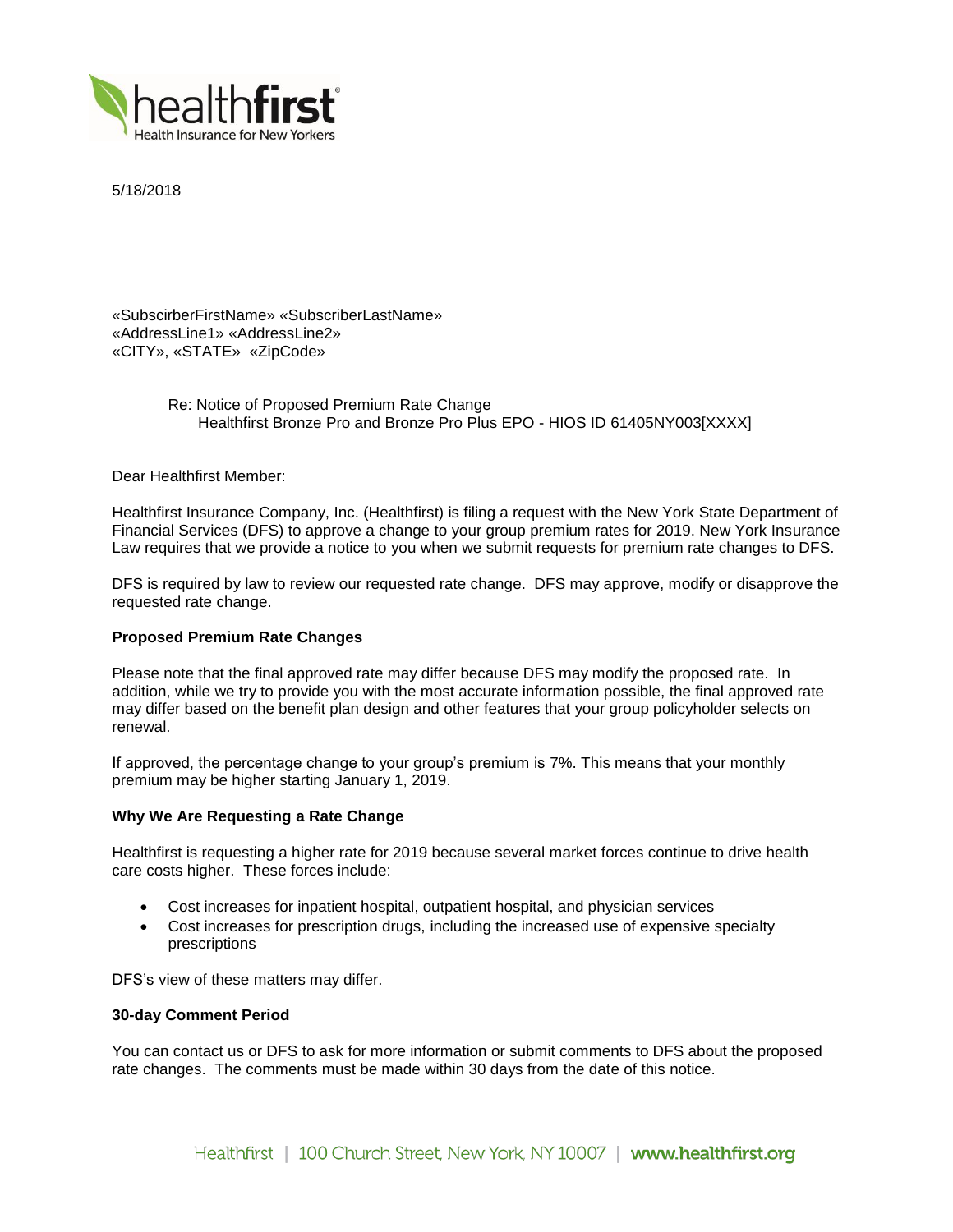You can contact Healthfirst for additional information at:

Healthfirst Insurance Company, Inc. 100 Church Street New York, NY 10007 1-855-789-3668 www.healthfirst.org

Comments or requests for more information on the proposed rate change may be submitted to DFS by visiting the DFS Website or via standard mail as follows:

DFS Website: [www.dfs.ny.gov/healthinsurancepremiums](http://www.dfs.ny.gov/healthinsurancepremiums)

United States Postal Service:

NYS Department of Financial Services Health Bureau – Premium Rate Adjustments One Commerce Plaza Albany, NY, 12257

If you choose to submit comments to DFS, please include the following information:

- 1. The name of your insurer, which is Healthfirst Insurance Company, Inc.
- 2. The name of your plan, which is Healthfirst Bronze Pro and Bronze Pro Plus EPO
- 3. Indicate you have group coverage
- 4. Your HIOS identification number, which is 61405NY003[XXXX]

Written comments submitted to DFS will be posted on the DFS website with all your personal information removed.

# **Plain English Summary of Rate Change**

We have prepared a plain-English summary that provides a more detailed explanation of the reasons why a premium rate change is being requested. You can find this information at the following websites:

Healthfirst website: www.healthfirst.org/priorapproval DFS website: http://www.dfs.ny.gov/healthinsurancepremiums

# **Notice of Approved Premium Rate**

After DFS approves the final premium rate, which may differ from the requested rate noted above, you will receive final rate information at least 60 days before your 2019 renewal date.

Sincerely,

Kevin Barth Senior Vice President, Operations